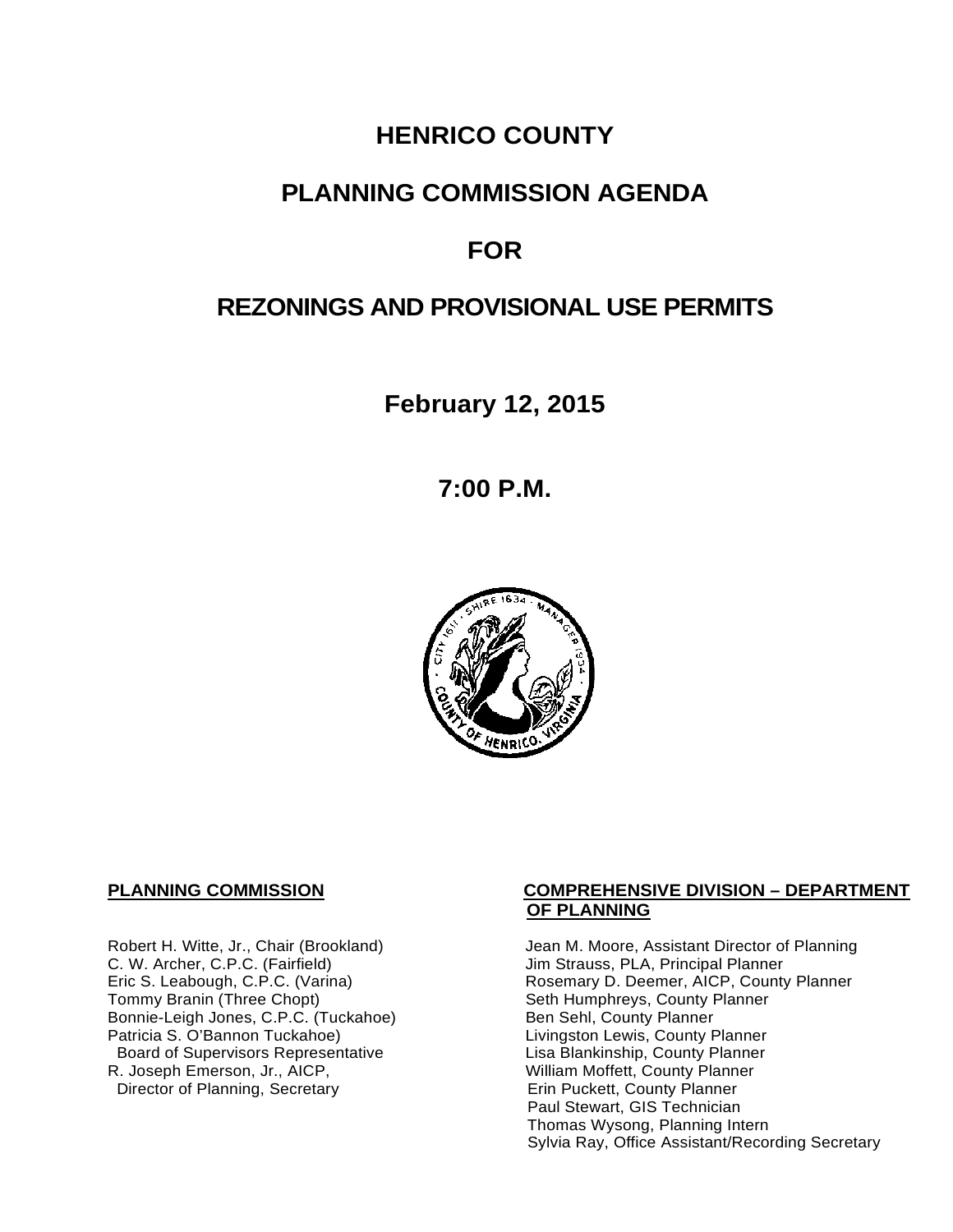# **PLANNING COMMISSION REZONING MEETING FINAL AGENDA FEBRUARY 12, 2015**

**BEGINNING AT 5:15 P.M.** 

**DINNER AND WORK SESSION:** Planning Department Large Conference Room.

**BEGINNING AT 6:00 P.M.**

**CALL TO ORDER:**

PUBLIC HEARING ON CAPITAL IMPROVEMENT PROGRAM: Public Hearing to consider the FY 2015-16 through FY 2019-20 Capital Improvement Program. **Recommended for Approval**

**BEGINNING AT 7:00 P.M.**

**WELCOME:**

**PLEDGE OF ALLEGIANCE:**

**RECOGNITION OF NEWS MEDIA:**

**CALL TO ORDER:**

**REQUESTS FOR WITHDRAWALS AND DEFERRALS: (0); (1)**

**REQUESTS FOR EXPEDITED ITEMS: (0)**

**CASES TO BE HEARD: (8)**

## **LANDSCAPE PLAN**

**POD2014-00480 Dollar General at 2536 LLC:** Request for approval of a landscape plan, as required by **New Market Road (State Chapter 24, Sections 24-106 and 24-106.2 of the Henrico Route 5) Approved Highmark Engineering, LLC for Par 3 Development Group,**  County Code. The 1.88-acre site is located at the northwest corner of the intersection of New Market Road (State Route 5) and Gregg Road, on parcel 815-688-4303. The zoning is B-1C, Business District (Conditional), and ASO, Airport Safety Overlay District. County water and sewer. **(Varina)**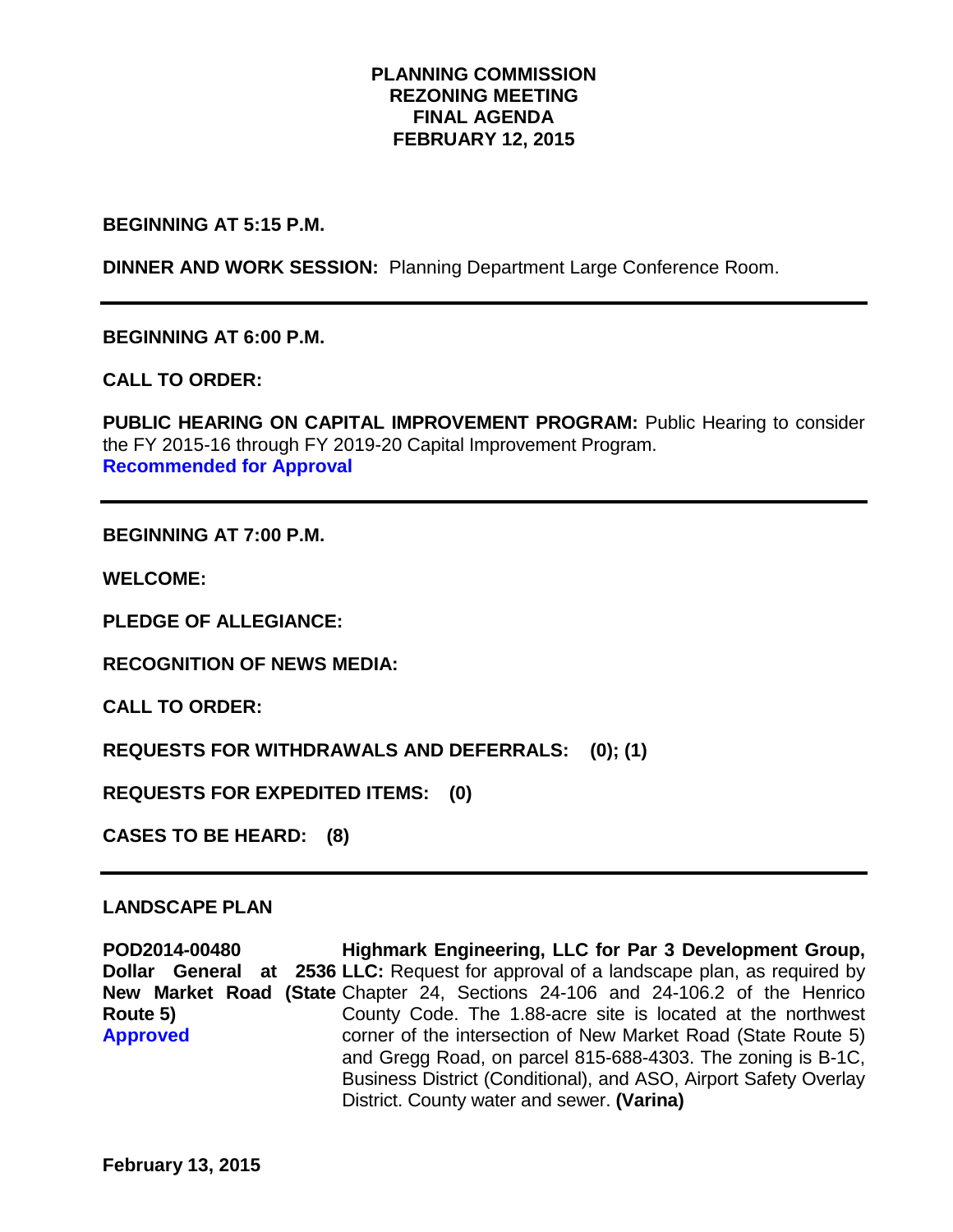This case was deferred from the January 28, 2015 to the February 12, 2015 Planning Commission hearing so that the applicant could work out details concerning placement of shrubs around the parking lot.

The proposed landscaping fulfills the transitional buffer and proffered buffer requirements to complement this site. As shown, the parking lot will be screened with a hedgerow of shrubs on site.

The landscape plan complies with the plan of development as well as the zoning case (REZ2013- 00022). The staff recommends approval subject to the standard conditions for landscape plans.

# **(Staff Report by Matt Ward) (Applicant's Representative: D. Bryant Gammon) (Applicable Rezoning Cases and PUPS: REZ2013-00022)**

# **THREE CHOPT:**

# *(Deferred from the January 15, 2015 Meeting)*

**REZ2014-00051 Gloria L. Freye for Gayton Properties, LLC:** Request to conditionally rezone from A-1 Agricultural District to R-6C General Residence District (Conditional) Parcels 732-760-0494 and 731-760-7868 containing 10.05 acres located on the west line of N. Gayton Road approximately 350' north of Favero Road. The applicant proposes an age-restricted assisted and independent living facility. The R-6 District allows a maximum density of 19.8 units per acre. The use will be controlled by proffered conditions and zoning ordinance regulations. The 2026 Comprehensive Plan recommends Suburban Residential 1, density should not exceed 2.4 units per acre. **Staff – Ben Sehl** 

## **Recommended for Approval**

# *(Deferred from the January 15, 2015 Meeting)*

**REZ2015-00001 James W. Theobald for Carole M. Weinstein, LLC:** Request to conditionally rezone from B-2C Business District (Conditional) to B-3C Business District (Conditional) Parcel 753-759-8339 containing approximately 2.18 acres located on the west line of Stillman Parkway approximately 330' north of its intersection with W. Broad Street (U.S. Route 250). The applicant proposes business uses such as retail, a furniture repair or upholstery shop without limitation to floor area, or a gymnasium, sport or health club or spa. The uses will be controlled by proffered conditions and zoning ordinance regulations. The 2026 Comprehensive Plan recommends Commercial Arterial. **Staff – Ben Sehl**

## **Recommended for Approval**

**PUP2015-00001 Jing Chen:** Request for a Provisional Use Permit under Sections 24- 58.2(a), 24-120 and 24-122.1 of Chapter 24 of the County Code in order to allow extended hours of operation for an existing restaurant (7 Stars Asian Cuisine and Lounge) on part of Parcel 741-761-3418 located in the southeast quadrant of W. Broad Street (U.S. Route 250) and John Rolfe Parkway (Short Pump Station). The existing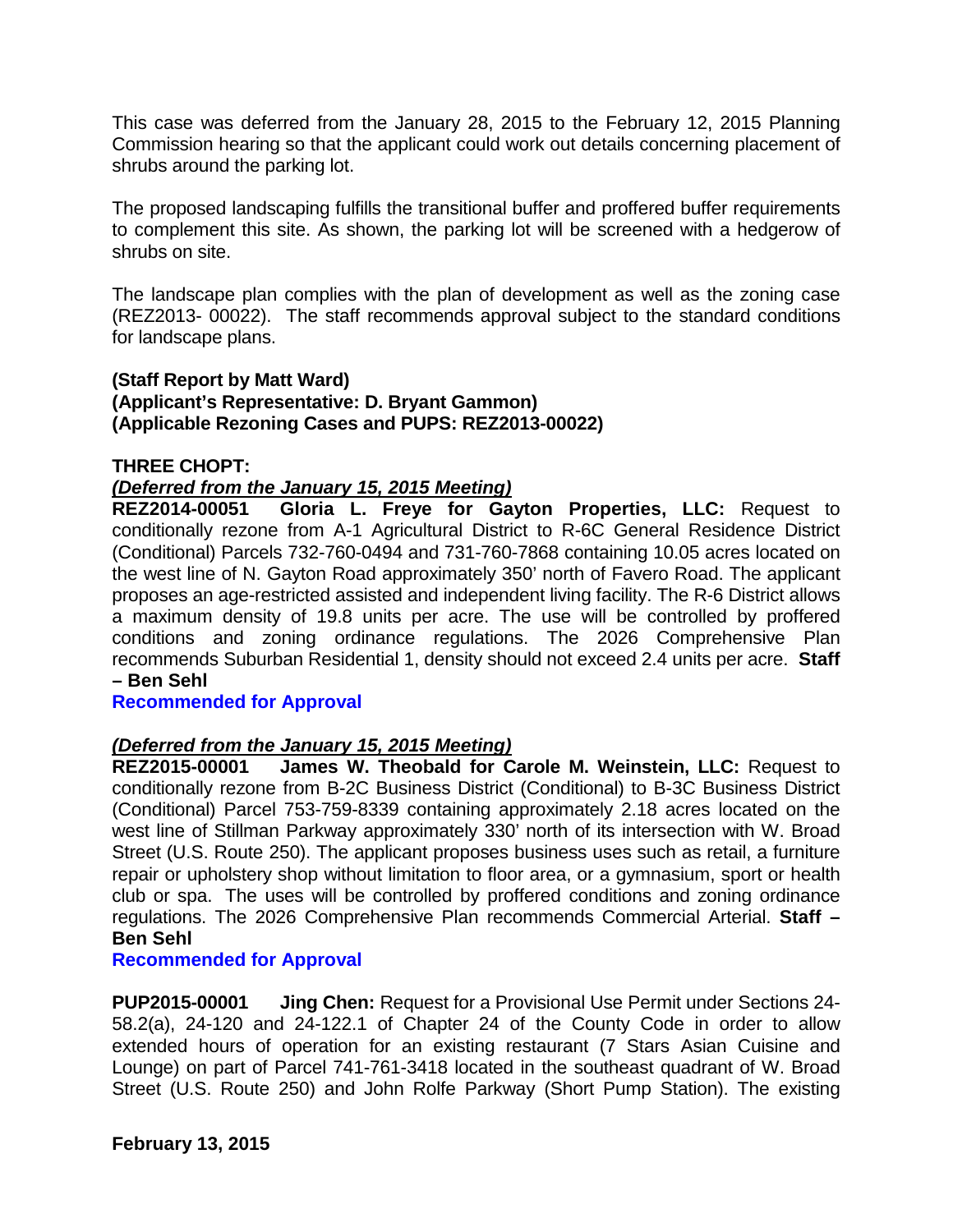zoning is B-2C Business District (Conditional). The 2026 Comprehensive Plan recommends Commercial Arterial. The site is located in the West Broad Street Overlay District. **Staff – Seth Humphreys**

**Recommended for Approval**

**REZ2015-00002 James W. Theobald for Kroger:** Request to amend proffered conditions accepted with Rezoning Case C-65C-07 on Parcels 735-761-8792, 735-762- 9743, 736-762-2221, and 736-762-7338, located in the southwest quadrant of W. Broad Street (U.S. Route 250) and Lauderdale Drive. The applicant proposes to amend proffers to allow a fuel center accessory to a grocery store. The existing zoning is B-2C Business District (Conditional) and RTHC Residential Townhouse District (Conditional). The 2026 Comprehensive Plan recommends Commercial Arterial and Urban Residential, density should range from 3.4 to 6.8 units per acre. The site is located in the West Broad Street Overlay District**. Staff – Ben Sehl**

**Recommended for Denial**

**REZ2015-00003 Nate Van Epp for ME Sadler, LLC:** Request to conditionally rezone from RTHC Residential Townhouse District (Conditional) and A-1 Agricultural District to RTHC Residential Townhouse District (Conditional) Parcels 746-764-0658, 746-764- 5580, 746-765-4206, and 746-765-4631 containing 12.99 acres located on the west line of Sadler Grove Road at its intersection with Sadler Road. The applicant proposes a condominium and townhouse development of no more 68 units. The RTH District allows a maximum density of nine (9) units per acre. The use will be controlled by zoning ordinance regulations and proffered conditions. The 2026 Comprehensive Plan recommends Urban Residential, density should range from 3.4 to 6.8 units per acre and Suburban Residential 2, density should not exceed 3.4 units per acre. **Staff – Lisa Blankinship**

**Recommended for Approval**

## **TUCKAHOE:**

None.

## **BROOKLAND:**

**REZ2015-00004 James W. Theobald for Kotarides Developers, LLC:** Request to conditionally rezone from O-3 Office District and O-3C Office District (Conditional) to RTHC Residential Townhouse District (Conditional) Parcels 762-755-3882, 763-755- 1261, and 763-756-4328 containing 31.66 acres located on the north line of Parham Road approximately 500' west of Shrader Road. The applicant proposes a townhouse development of no more than 196 units. The RTH District allows a maximum density of nine (9) units per acre. The use will be controlled by zoning ordinance regulations and proffered conditions. The 2026 Comprehensive Plan recommends Office. **Staff – Ben Sehl**

## **Recommended for Approval**